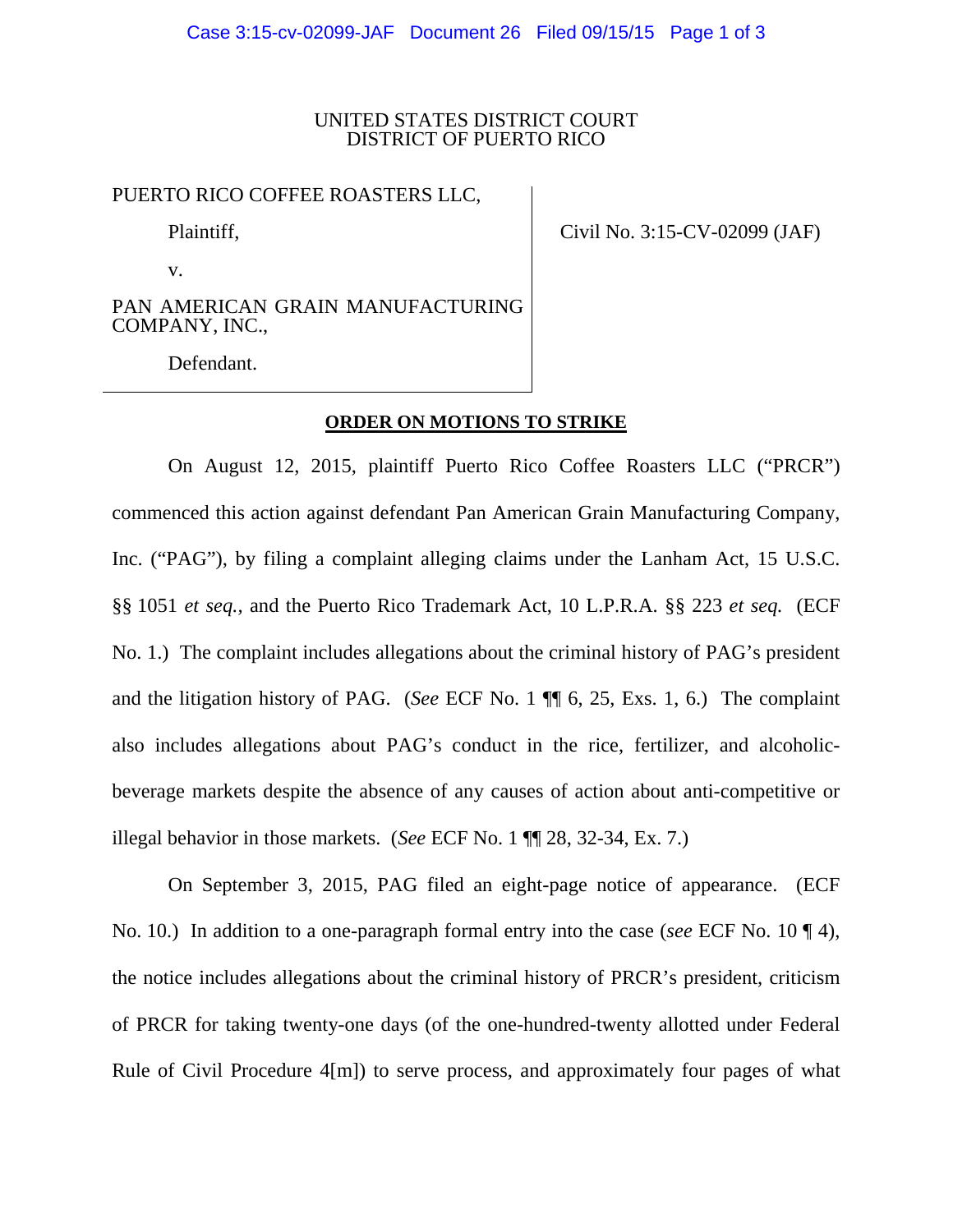# Case 3:15-cv-02099-JAF Document 26 Filed 09/15/15 Page 2 of 3

PAG calls "neuralgic facts" that allegedly show "PRCR's lack of candidness/truthfulness with the Court." (*See* ECF No. 10 ¶¶ 1 n.1, 2-3, 5-15.)

On September 8, 2015, PRCR moved the court to strike PAG's notice under Federal Rule of Civil Procedure  $12(f)(2)$ , calling many of the notice's allegations "inflammatory and irrelevant" and observing that a notice of appearance is not the proper place "to discuss [such] allegations." (ECF No. 14 ¶ 2.) On September 11, 2015, PAG responded in opposition to the motion, claiming that the "additional facts" in their notice were intended to help the court "better understand" this action and stating that PRCR's complaint contains "scandalous or impertinent matters." (ECF No. 23 ¶¶ 4-5.)

On September 14, 2014, PAG itself moved the court to strike, as immaterial, PRCR's submission of coffee packages and photographs thereof under ECF Nos. 20 and 21. (ECF No. 24) The packages were a 14-ounce brick of Café Rico coffee and an 8.8 ounce can of Alto Grande coffee that PRCR delivered to the court in alleged compliance with ECF No. 7, a court order, dated August 31, 2015. (*See* ECF No. 21, Exs. 1-9.) Specifically, PAG claims that PRCR's submission of these exhibits does not properly respond to the court order and attempts to constructively amend the complaint by adding new allegations about different PRCR trademarks. (ECF No. 24 ¶¶ 3-7, 10-12.)

Under Federal Rule of Civil Procedure 12(f), "[a] court has considerable discretion in striking 'any redundant, immaterial, impertinent or scandalous matter.'" *Alvarado-Morales v. Digital Equipment Corp.*, 843 F.2d 613, 618 (1st Cir. 1988) (quoting Fed. R. Civ. P. 12[f]). A matter is deemed "immaterial" when it "has no essential or important relationship to the claim for relief," and "scandalous" when it "improperly casts a